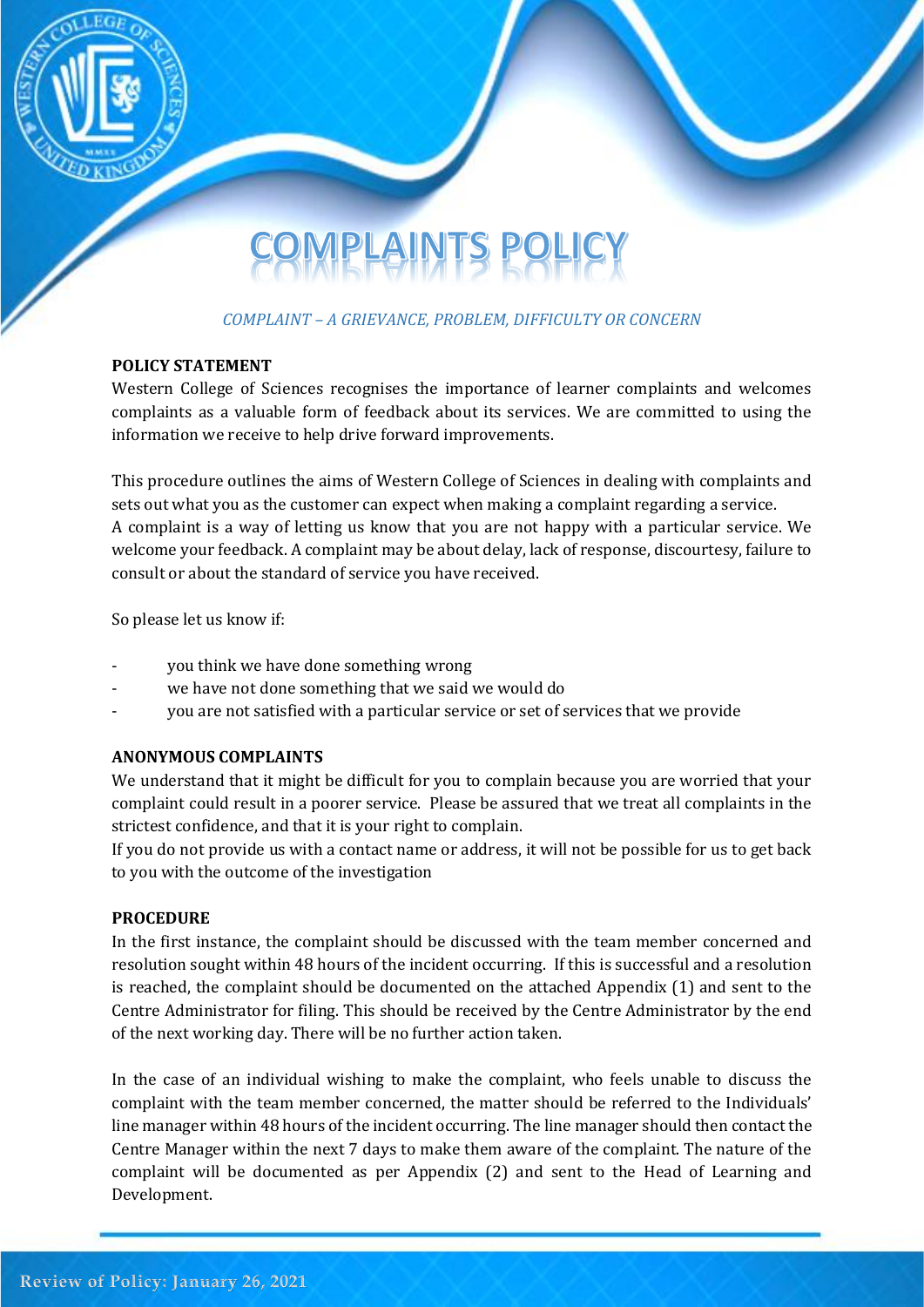

On receipt of the complaint, the nature of the complaint will be brought to the attention of the team member concerned and discussed within 48 hours of receiving the complaint. The Centre Manager will then contact the individual making the complaint with a view to resolve.

If resolution cannot be found, the Centre Manager will arrange a meeting with all relevant parties and agree a resolution. This will take place within 30 days. This will be final.

The Centre Administrator will maintain a record of all complaints and make these available on request. All complaints must be regarded as confidential and discussed only with those parties involved. In the instance where the complaint is around an assessment / verification decision, then the stages outlined in the Appeals Procedure must be followed.

### **Appendix – I**

#### **Record of Complaint**

| Name of Individual making the complaint: |       |
|------------------------------------------|-------|
| Location:                                | Date: |
| Nature of Complaint                      |       |
| <b>Resolution Agreed:</b>                |       |
| Signed Complainant:                      | Date: |
| Signed by Centre Manager                 | Date: |